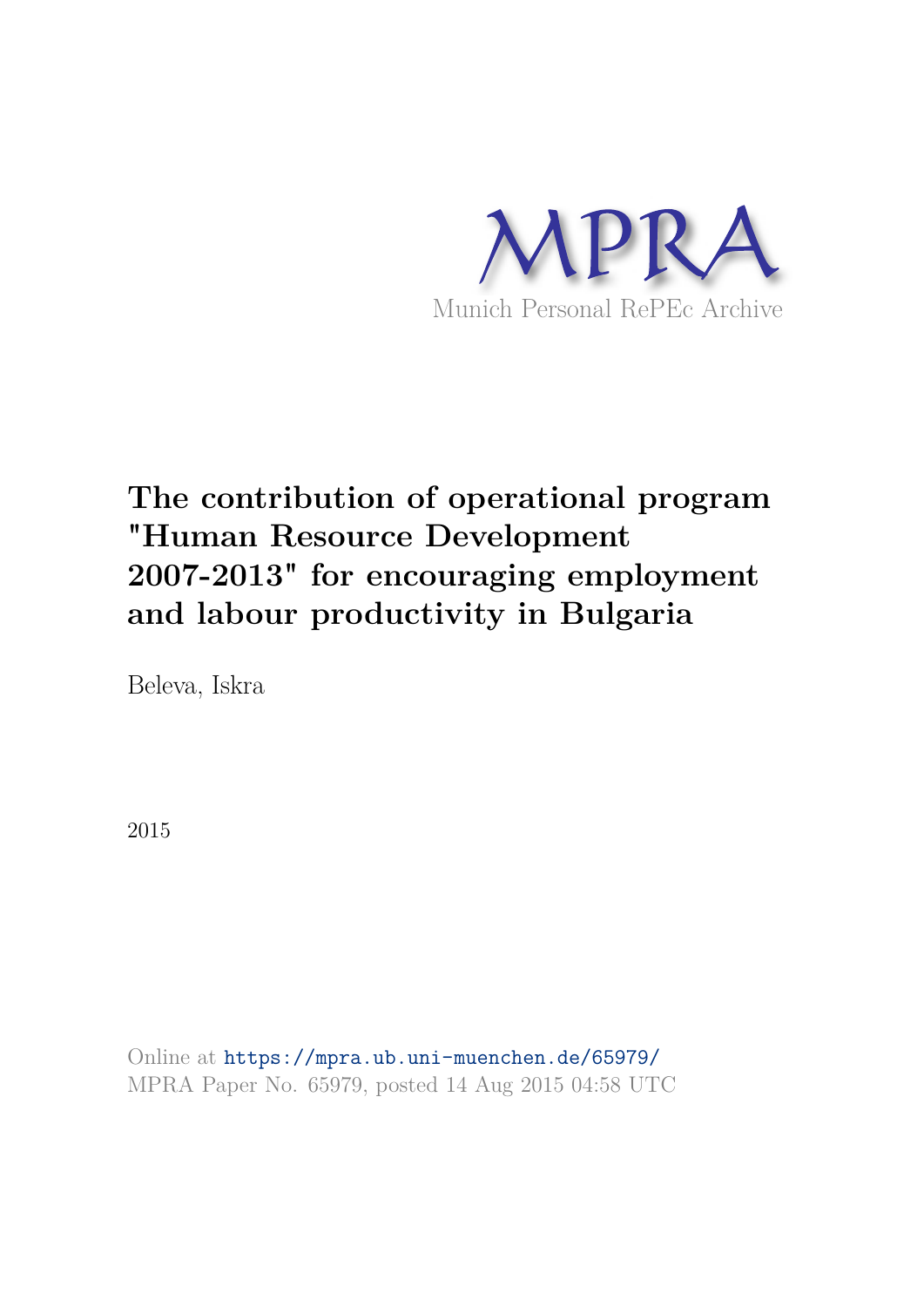# **THE CONTRIBUTION OF OPERATIONAL PROGRAM "HUMAN RESOURCE DEVELOPMENT 2007-2013" FOR ENCOURAGING EMPLOYMENT AND LABOUR PRODUCTIVITY IN BULGARIA**

## **Author: Iskra Beleva, Professor, Ph.D. Economic Research Institute**

#### **RESUME**

The present study aims to outline the effect of the first Operational Program "Human resource Development" conducted in Bulgaria in the period 2007-2013 on the labour market and on labour inclusion and productivity, in particular. It employs different quantities and qualities indicators to present the achievements of a total of EUR 402,4 millions, allocated for encouraging economic activity for increasing labour productivity. The study outlines the positive effects and some negatives of the conducted policies and draws out recommendations for improvements.

## **JEL: J45, J48**

## **1.Introduction**

Encouraging economic activity, employment participation and an increase in labour productivity constitute significant factors of growth. The share "labour" as a factor in GDP growth is relatively high. This indicates that encouraging the participation of people in employment and the increase of their labour productivity are the right steps on the road to better economic development and social prosperity. The understanding of the importance of the "labour" factor from the standpoint of economic growth is translated into specific policies, aiming to stimulate people to participate in the labour process and to increase the quality of their labour. The aim of this paper is to outline the contribution of Operational Program "Human Resources Development"(OPHRD) 2007-2013 as one of the instruments for implementation of policies encouraging labour market inclusion and productivity growth (priority axes 1 and 2 ) with grant financing from the European Social Funds (ESF).

## **2. Scope and consistency of the policy in the field of employment**

The policy for employment increase, presented in OPHRD 2007-2013 is organized around its strategic objective: "to improve the quality of life of people in Bulgaria *through enhancement of the human capital, achievement of high employment levels, improvement of the productivity*, access to high-quality education and lifelong learning and strengthening the social inclusion"<sup>1</sup>.

Three specific objectives have been formulated for the purposes of meeting the main goal as follows: increasing the labour supply and the quality of the labour force; more

<u>.</u>

<sup>1</sup> OPHRD 2007-2013, page 6, http://www.eurofunds.bg/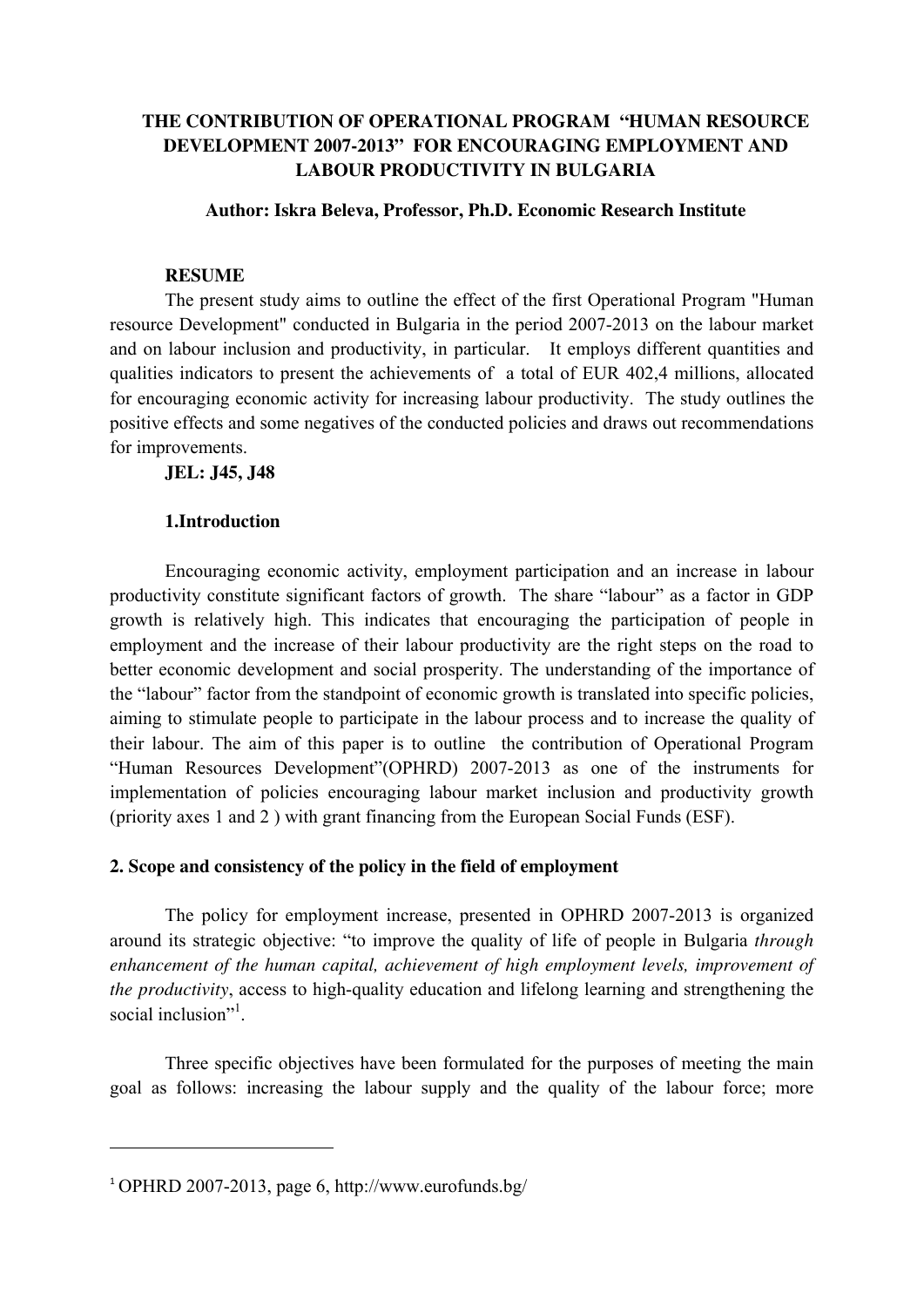intensive investment in the human capital through better and more accessible education; more social capital, partnerships and networks and development of the social economy.

# The formulated main objective and its respective specific goals are *clearly focused on ensuring the economic growth now and in the future with an active qualitative labour factor.*

Consistent and sustainable policies have been formulated for the purposes of achieving that objective; they have been presented in a series of strategic documents such as the National Reform Programs (the first such program is for the period 2007-2009, approved with Protocol 8.1. of the CoM from March 1, 2007; the last actualization of the program is from 2014 – "NP for reforms of the Republic of Bulgaria in Implementation of the Europe 2020 Strategy"). Other such documents are the Employment strategies (the first one is for the period 2004-2010, while the last one is "Updated Employment Strategy of the Republic of Bulgaria 2013-2020", approved with Protocol 4 of CoM from 9.10.2013). The National Action Plans on Employment and the annual reports to them are the operative documents, which report on the implementation of the conducted policies.

The unfavourable demographic environment, which lowers the birth rate of the population and the natural growth rate of the labour resource, highlights the importance of the implemented policies. Given the sustained negative natural growth rate of the population and the intensive emigration processes, the efficient utilization of the available labour resource through employment inclusion and labour productivity increase constitute priority policies with no feasible alternative.

*Priority axis 1. Promotion of economic activity and development of inclusive labour market Priority axis 2. Raising the productivity and adaptability of the employed persons Priority axis 3. Improving the quality of education and training in correspondence with the labour market needs for building a knowledge-based economy Priority axis 4. Improving the access to education and training Priority axis 5. Social inclusion and promotion of social economy Priority axis 6. Improving the effectiveness of labour market institutions and of social and healthcare services Priority axis 7. Transnational and interregional cooperation Priority axis 8. Technical assistance* 

The understanding of the significant importance of employment and labour productivity as sources of growth is reflected by the continuity of the policies in the longterm, as seen from OPHRD 2014-2020. Employment, reducing poverty and encouraging social inclusion are among the priorities, which focus on two of the goals of the "Europe 2020" Strategy of the EU and the national goals for the "2020" horizon, namely: (1) employment of no less than 76% of the population aged 20 to 64 as of 2020 and (2) reduction of poverty by 260 thousand people by 2020. These goals pose a significant challenge before the policies, which are part of the three pillars of OPHRD 2014-2020: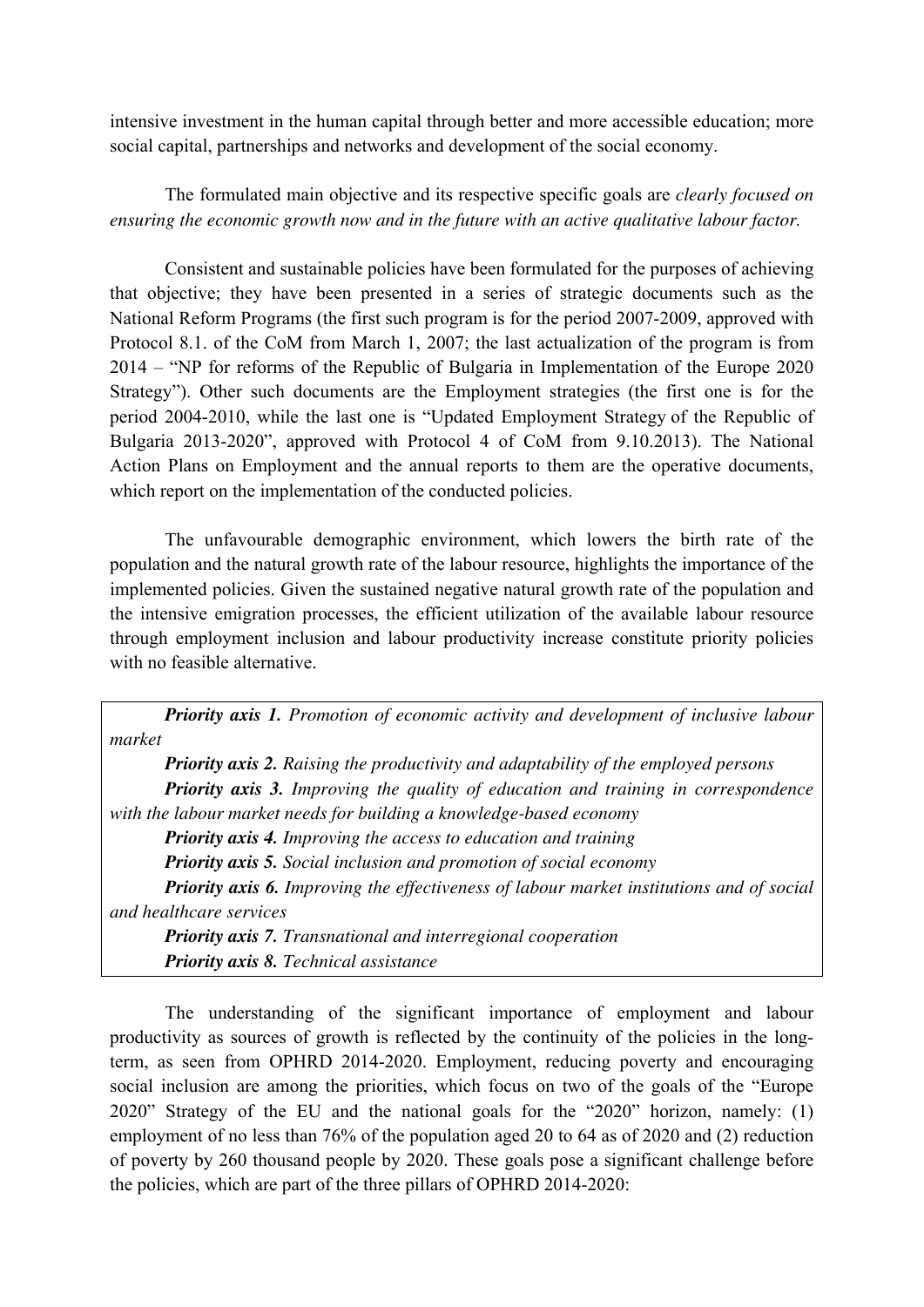- (1) Higher employment rate and better quality employment.
- (2) Reducing poverty and promoting social inclusion.
- (3) Modernisation of public policies

**From the standpoint of the "labour" factor as a source of growth***,* the policy conducted with the support of ESF during the period 2007-2013 *focuses on activation of the groups at risk in employment and on training of employed and unemployed persons. Other important aspects such as the reproduction of the labour resource remain within the scope of national financing. The underestimation of this aspect and the limited national funding of*  policies aimed at overcoming the significant demographic disparities<sup>2</sup> condition the one*sidedness of the strategic objective - to ensure the availability of sufficient and qualitative labour resources as a factor of economic growth.* 

## **3. Implementation of the policies for encouraging employment inclusion and labour productivity**

The assessment of the envisioned policies is based on the utilized financial resource; the achieved qualitative indicators are compared to the goals of the policies and the degree of satisfaction of the involved parties. *The key question*, which is addressed, is how these policies have contributed to the development of labour resources as a factor of growth in тхе short and long-run.

## *Financial resources*

<u>.</u>

The economic policies, envisioned by the aforementioned priority axes of OPHRD 2007-2013, are financed **from the European Social Funds to the amount of EUR 1 031 million**. The share of the active policies financed by ESF in total financing increases during the six-year period and comprises 79% of total resources in 2013. The distribution of the financial resources complies with the development of the program over the years and the increase in its scope; logically, the amount of resources allocated during the last years is largest. During the period 2007-2013 the allocated resources increase from EUR 75 million in 2007 to EUR 110 million in 2008, EUR 150 million in 2009, EUR 158 in 2010 and EUR 169 million in 2011. The allocated amount over the last two years is EUR 180 million per year. National co-financing comprises 15% of total financing for all priority axes <sup>3</sup>

The policies for encouraging employment and labour productivity (priority axes 1 and 2 of OPHRD) comprise 21% and 18% respectively of the resources allocated within the framework of the program: **216 million have been allocated for encouraging economic** 

<sup>&</sup>lt;sup>2</sup>, i.e. of policies, aimed at expanding the labor force via a decrease in infant mortality, an *increase in the birth rate and improvement of the family environment as well as of policies in the field of migration.*

 $3$  Annual reports of the Employment Agency for respective years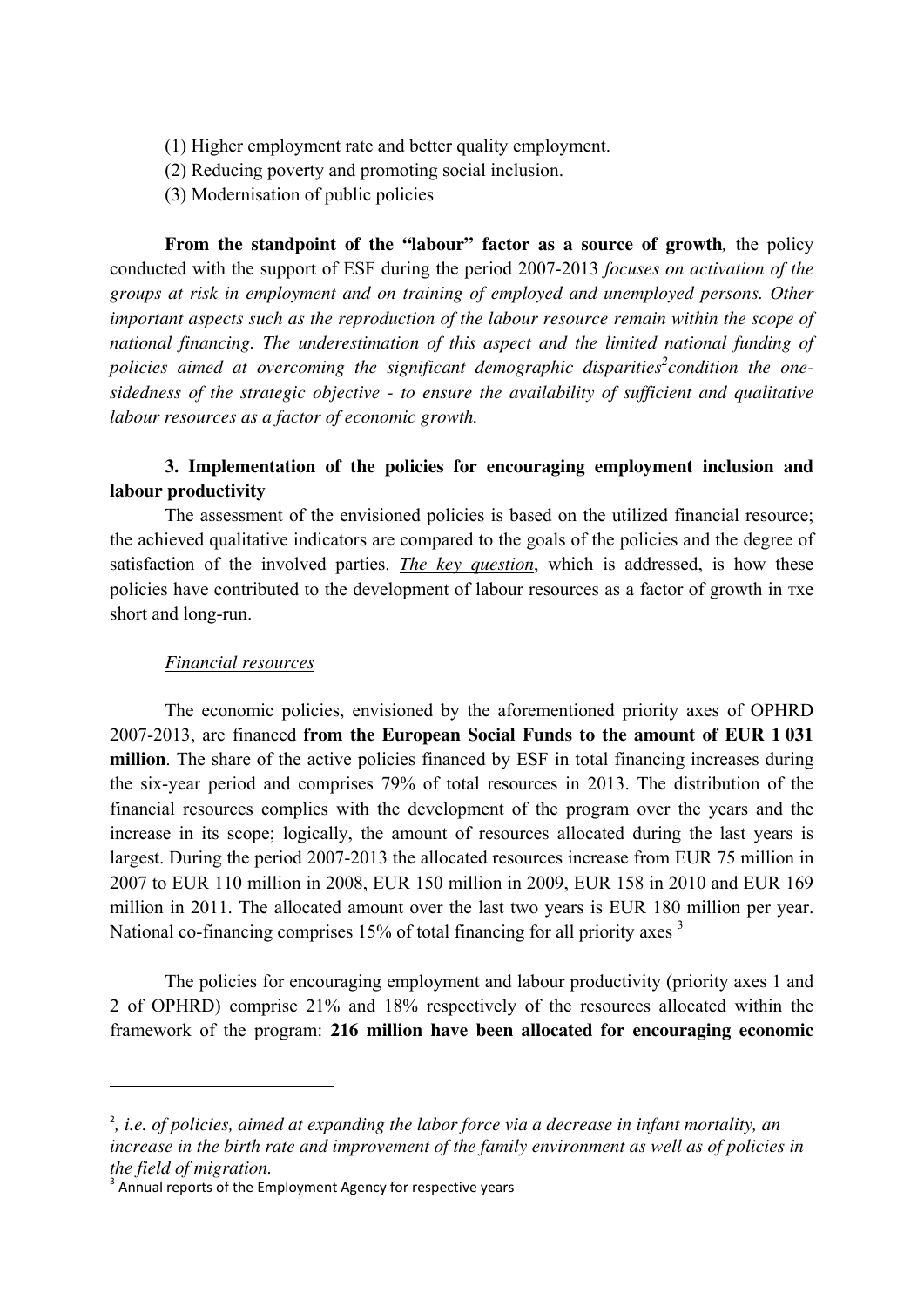## **activity and 185 million for increasing labour productivity, making a total of EUR 402,4 million**.

The increase in the investment in human capital via better and more accessible education is the second largest expenditure item (axes 3 and 4). The resources allocated for the purposes of social inclusion and promotion of the social economy (priority axis 5) rank third. 11% of total resources are allocated to priority axes 6, 7 and 8. This allocation of the resources highlights the prioritization of the interventions within the framework of the program.





Source: OPHRD, 2007-2013, page 145

The data about the implementation of the operational programs (which are regularly presented on the website of the program for European Funds in Bulgaria) indicate that as of 31.12.2014, 107,2% of the available resources within the framework of OPHRD have been contracted, 83,8% have actually been allocated and 83,1% of the resources have been received by EC. In comparison to the other operational programs, the share of actually allocated resources is much higher. In absolute values, the resources transferred to the beneficiaries are to the amount of EUR 1 017 million, while the resources from the European Funds, which have been received during that period amount to EUR 857 million.

 *Bulgaria commenced the implementation of OPHRD with a low degree of readiness of specific policy schemes*, of preparedness of the institutions to implement those schemes and a low level of information provision to all participants in the process. Hence, the first three years passed in activities for preparation, contracting and information provision to potential beneficiaries of the policies within the framework of OPHRD. Only 5 OPHRD schemes are implemented in 2008; in 2009 they are supplemented by a limited number of schemes for training and acquiring professional qualification and key competences. Most of the schemes within the framework of OPHRD commence in 2010, while the most extensive policy in terms of the number of schemes (15 in total) is implemented in 2012.

**It can be concluded** that the three-year preparatory period is too long and indicates that *the institutions have not had sufficient preparation in the elaboration of programs. They act sluggishly during the process of their approbation. The necessary institutional infrastructure (legal basis) and labour capacity for conducting policies develops slowly. All*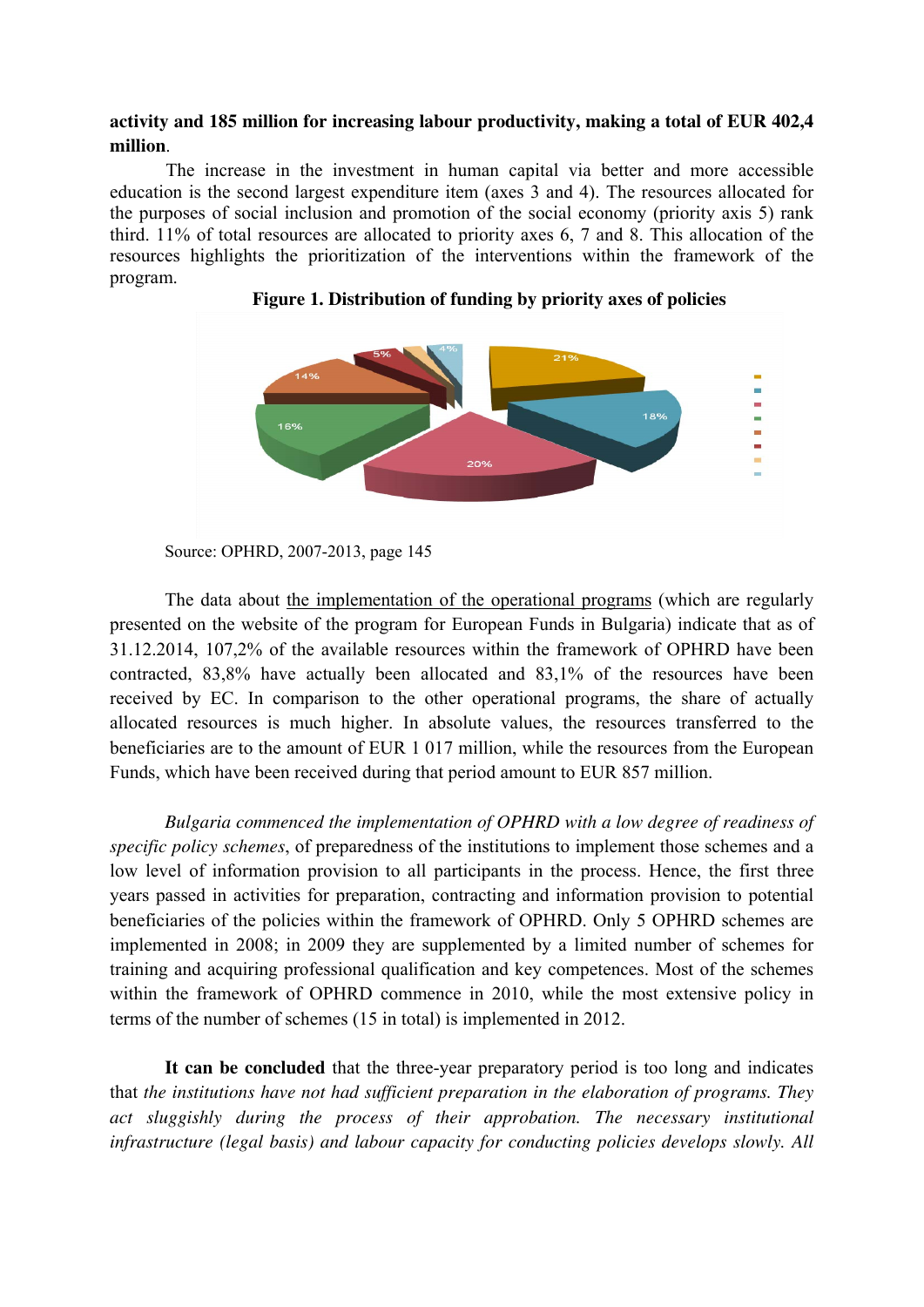*these facts should be highlighted as a problem during the first period of assimilation of the funding by the ESF.* 

*Another specific characteristic is the existing mismatch between the actual needs of the labour market and the envisioned policies. This creates an attitude of "absorbing some funds" and an insufficiently accurate assessment of long-term goals. In the conditions of strict financial restrictions, the resources from ESF constitute the main source of support provision for policies, including anti-crisis ones. This approach of transferring active policies from the State budget towards co-financing by ESF does not allow for further restructuring of the labour market.* 

*Increasing the employability and quality of the labour resources is in itself an important policy with long-term effects on growth. From this point of view, the priority given to the first two axes of OPHRD is advantageous in itself. On the other hand, there is some doubt about their efficiency in view of the significant skill mismatch between the supply and demand for labour in the country - a fact, frequently underlined in the annual reports on the implementation of OPHRD.* 

## *Degree of fulfilment of the objectives of OPHRD*

The so-called key indicators, specified in OPHRD, are used for the purposes of assessing the impact of the policies over human resources. The long-term goals of the Lisbon strategy have also been specified; they are consequently lowered to reflect the impact of the international economic crisis.

The impact of OPHRD over the development of human resources in Bulgaria is analysed via the following set of key indicators, which are specified in the program and presented in the table below:

| Indictors                              | 2006 | Objectives   | Achieved | Lisbon    |
|----------------------------------------|------|--------------|----------|-----------|
|                                        |      | until $2013$ | result   | objective |
| Employment rate (age group 15-64)      | 58,6 | 64,0         | 59,5     | 70,0      |
| Employment rate - women (age group     | 54,6 | 56,0         | 56,8     | 60,0      |
| $15-64$                                |      |              |          |           |
| Employment rate (age group 55-64)      | 39,6 | 42,0         | 47,4     | 50,0      |
| Unemployment rate (age group $15+$ )   | 9,0  | 6,0          | 12,9     |           |
| Youth unemployment rate (age group     | 19,5 | 16,0         | 25,7     |           |
| $15-24$                                |      |              |          |           |
| Long-term unemployment rate $-$ more   | 5,0  | 4,0          | 7,4      |           |
| than 12 months $(\%$ of the workforce) |      |              |          |           |
| Early school leavers                   | 20,0 | 13,0         | 12,5     | 10,0      |
| Share of persons<br>with<br>completed  | 76,5 | 84,0         | 86,0     | 85,0      |
| secondary education                    |      |              |          |           |
| Participation in life-long learning    | 1,3  | 5,0          | 1,7      | 12,5      |
| Persons living in households with an   | 13,0 | 10,0         | 14,8     |           |
| unemployed individual                  |      |              |          |           |
|                                        |      |              |          |           |

| Table 1. Main indicators of human resource development |  |
|--------------------------------------------------------|--|
|--------------------------------------------------------|--|

Source: OPHRD, 2007-2013, pages 83-84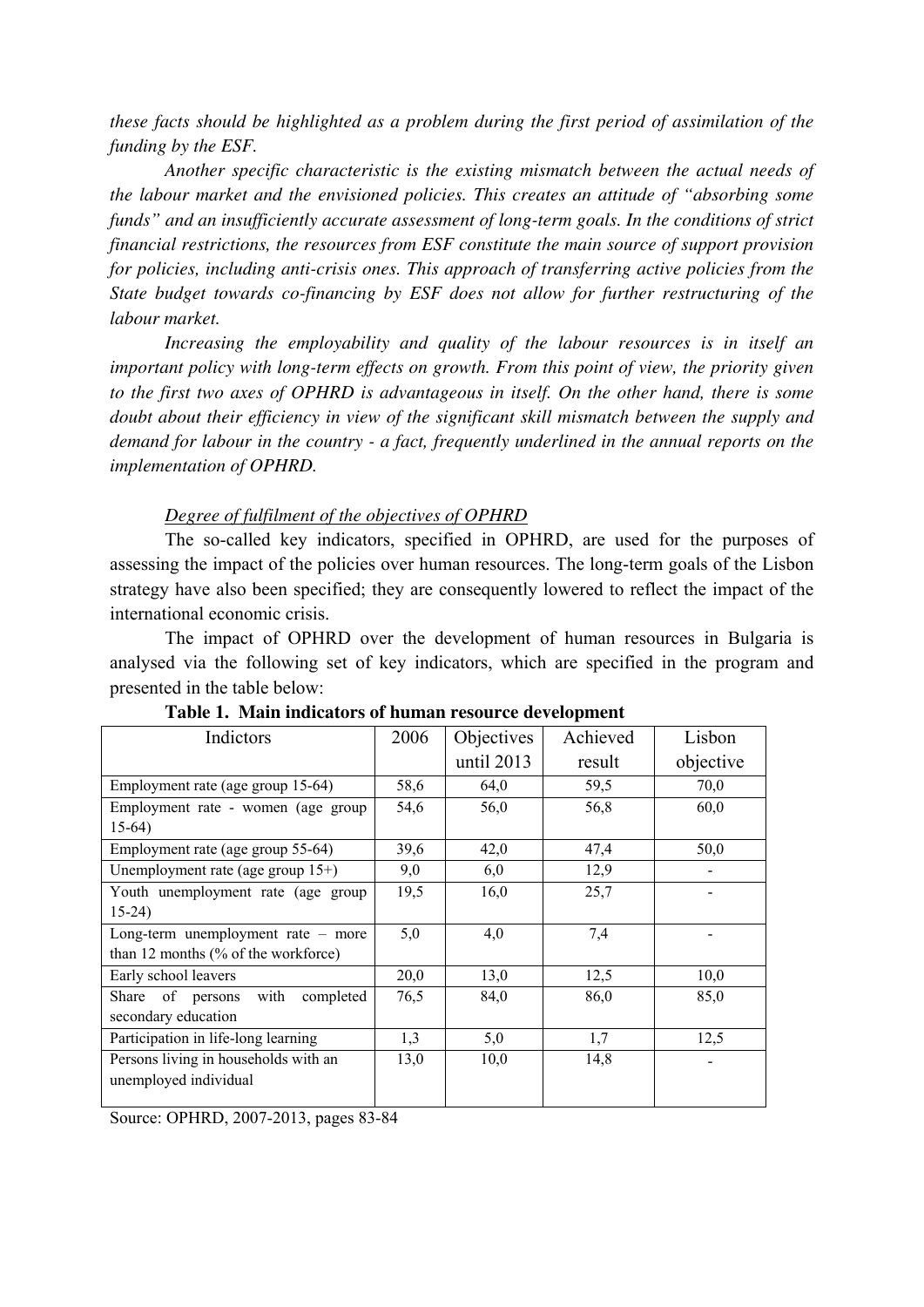The source of the data about the achieved levels of the indicators in the end of 2013 is NSI. For two of the indicators the envisioned levels have been exceeded – employment rate of women and employment rate of the age group 55-64. The achieved rates of employment of the labour resources remain lower than the envisioned ones. The target values are also not achieve for all indicators relating to a decrease in unemployment as well as to all indicators about life-long learning, the percentage of persons living in households with an unemployed individual and the percentage of early school leavers.

Two significant questions arise in view of the degree of achievement of the envisioned target levels: a) to what extend have the conducted policies contributed to stimulating the development of employment and increasing its productivity (adequate schemes for encouraging economic activity and creating jobs; flexibility on the labour market, incl. wellfunctioning institutions; sustainability of employment; quality of employment and others) and b) to what extend have factors, which are external to the labour market system, impeded the normal implementation of the programs and, more specifically, to what extend has the impact of the international financial crisis and the political and social instability in the country hindered the implementation of OPHRD to the maximal extend?

 The analysis of the specific schemes, which represent the first two priority axes of OPHRD - promotion of economic activity and development of inclusive labour market and raising the productivity and adaptability of the employed persons, will address these questions. Data from the annual reports on the implementation of the operational programs and the intermediary assessments<sup>4</sup> have been used as well as assessments and scientific studies of the impact of the crisis on the labour market, etc. The specification of the analysis and the assessments of the policies in terms of the development goals and the results achieved in the end of the period are conducted on the basis of an analysis of the program-specific indicators and expert assessments. Conclusions are drawn regarding the effects of the achieved results on economic development and growth in the short-, medium- and long-term perspective.

The policies, financed by ESF within the framework of the first two sub-goals, are represented by various schemes aimed at the inclusion of more individuals in education, qualification and employment. Oftentimes these schemes are combined; education is envisioned for the first phase and employment for the subsequent phase. A series of schemes envision a combination of training and employment over time. These schemes aim at:

- Encouraging employment through stimulation of the development of entrepreneurships (with the following two components: training and consultation, and newly established enterprises); for adaptability – scheme "Back to work" and "Development" (incl. training and employment following training);
- Improvement of the professional characteristics of the employed (scheme "I can");

<u>.</u>

<sup>4</sup> Documents, concerning European funds in Bulgaria, which are published on the governmental website .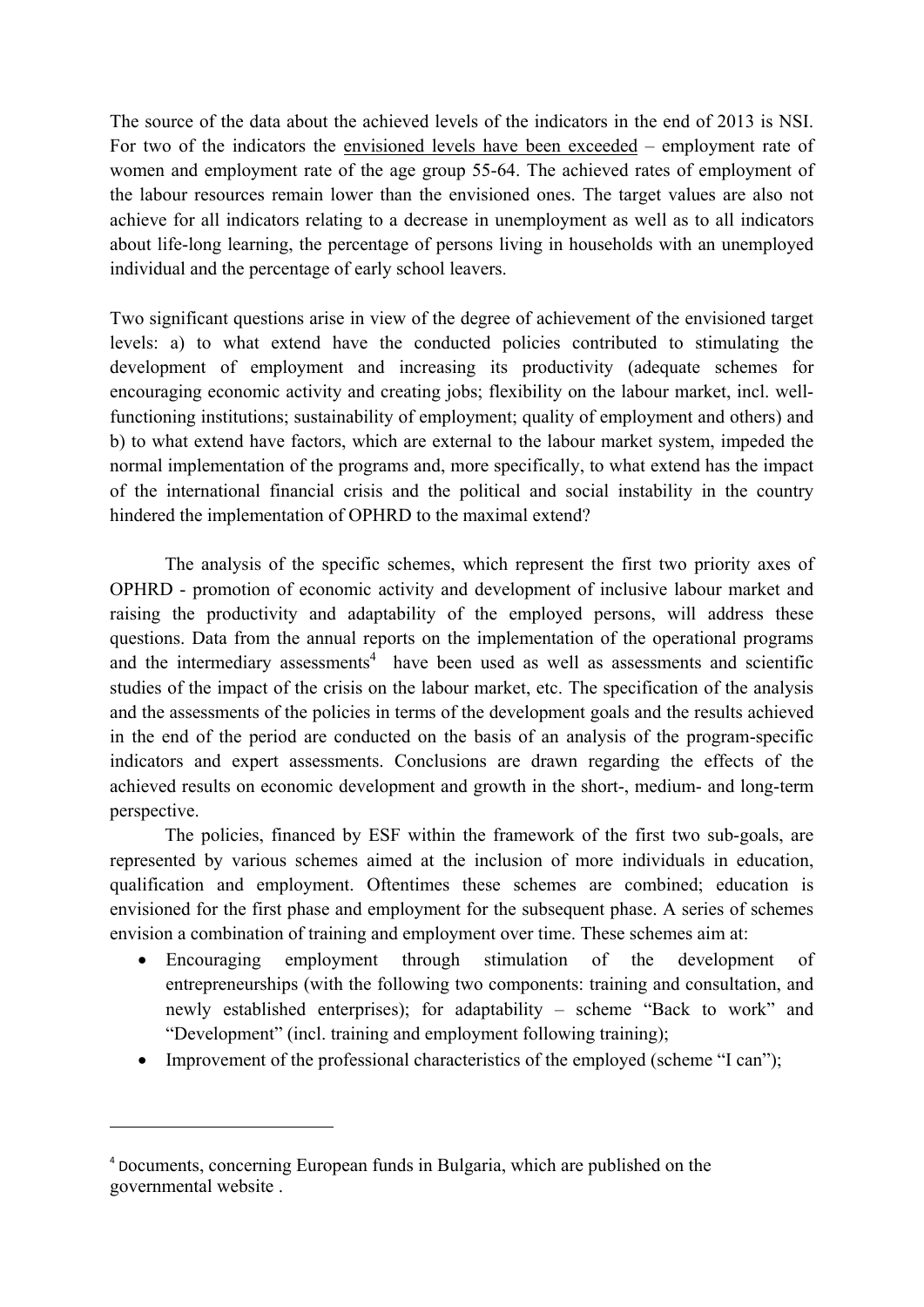- Creating employment for youngsters via the provision of internship opportunities; Schemes "I can do more"; "Closer to work"; "First job";
- Encouraging employment; qualification and motivation for competitive inclusion on the labour market; qualification schemes and services; Scheme "Take life into your own hands" (Annex 11 to Annual report 2013, Employment Agency).

The results achieved by the schemes within the framework of OPHRD as of the end of 2013 indicate that the total number of participants in the projects is **360 064 persons. A** synthesis of the outcomes of the concrete schemes are pointed out in Table 2 below.

**Table 2. Specific schemes, number of participants and funding from OPHRD (in the end of 2013)** 

| Name of the scheme                          | Number of participants   | Funding – million BGN | Envisioned   |
|---------------------------------------------|--------------------------|-----------------------|--------------|
|                                             | from the start of the    |                       | number<br>of |
|                                             | project until the end of |                       | participants |
|                                             | 2013                     |                       |              |
| Encouraging the initiation<br>of            | 14495                    | 36                    | 16250        |
| projects for development<br>of              |                          |                       |              |
| independent economic activity -             |                          |                       |              |
| component 1                                 |                          |                       |              |
| Encouraging the initiation<br><sub>of</sub> | 10365                    | 50                    | 10400        |
| projects for development<br>of              |                          |                       |              |
| independent economic activity -             |                          |                       |              |
| component 2                                 |                          |                       |              |
| Adaptability                                | 3271                     | 90                    | 3454         |
| Back to work                                | 7082                     | 64                    |              |
| of<br>Creating<br>employment                | 9166                     | 35                    | 8930         |
| through internship<br>youngsters            |                          |                       |              |
| opportunities                               |                          |                       |              |
| Development                                 | 112828                   | 240                   |              |
| Promoting employment                        | 25100                    | 80                    |              |
| I can                                       | 60642                    | 26                    |              |
| I can do more                               | 95324                    | 99                    |              |
| First job                                   | 4333                     | 20                    |              |
| Closer to work                              | 5499                     | 8                     |              |
| Qualification and motivation for            | 3722                     |                       | 4665         |
| competitive inclusion on<br>the             |                          |                       |              |
| labour market                               |                          |                       |              |
| Qualification<br>services<br>and            | 2989                     | 36                    | 3103         |
| promotion of employment                     |                          |                       |              |
| Qualification<br>services<br>for            | Phase 1 - 22632          | 14                    |              |
| trainings of employed persons               | Phase 2 - 43535          | 18                    |              |
|                                             | Phase 3 - 11149          | 50                    | 15126        |

The number of employed individuals, who have participated in various forms of training for improvement of the qualification and for acquiring key competences, predominate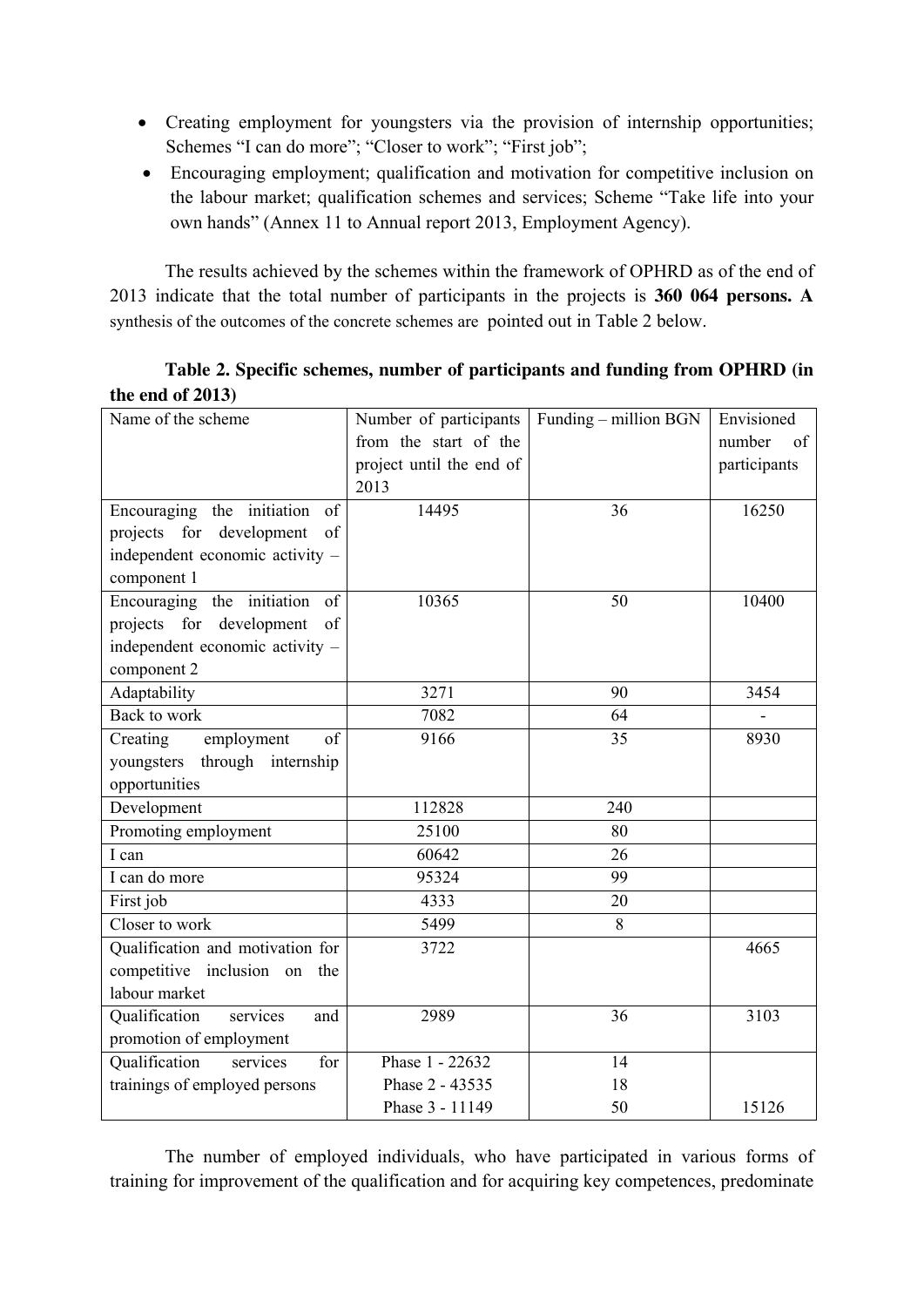in comparison to the number of unemployed individuals, who were included in employment or an internship following training within the framework of OPHRD schemes. The fact that in the design of the specific schemes, priority is given to the improvement of the professional qualification and competences rather than to the inclusion in employment of the unemployed *has both positive and negative consequences.* The anti-crisis characteristic of this approach towards maintaining the employment level can be classified as positive. The increase in their productivity (resulting from the conducted professional training) is also a positive characteristic. The negative consequences are that the effects are short-term given a continuation of the crisis and the subsequent stagnation, reflected by the increase in the unemployment rate and particularly of long-term unemployment. Some of the negative effects can be traced on Figure 2, outlining that as economic stagnation persists and unemployment increases, the number of participants in such policies within the framework of OPHRD decreases during the period 2008-2012.

**Figure 2. Participants in policies for encouraging employment and increasing labour productivity** 



Source: Annual report, 2013, Employment Agency, pages 66-67.

<u>.</u>

The data also indicate a decreasing number of newly included unemployed individuals over the years. A significant increase is only registered in the last year  $<sup>5</sup>$ . The share of the</sup> unemployed individuals, who have participated in the various types of policies, in the total number of unemployed individuals, however, remains lower– 28.2% in 2013, 10.8% in 2012, 14.9% in 2011, 16.7% in 2010, 24% in 2009 and 32,6 in 2008.(Fig.3)

<sup>&</sup>lt;sup>5</sup> 104654 persons in 2013 compared to 39593 persons in 2012, 49618 in 2011, 58862 in 2010, 66840 in 2009 and 76249 in 2008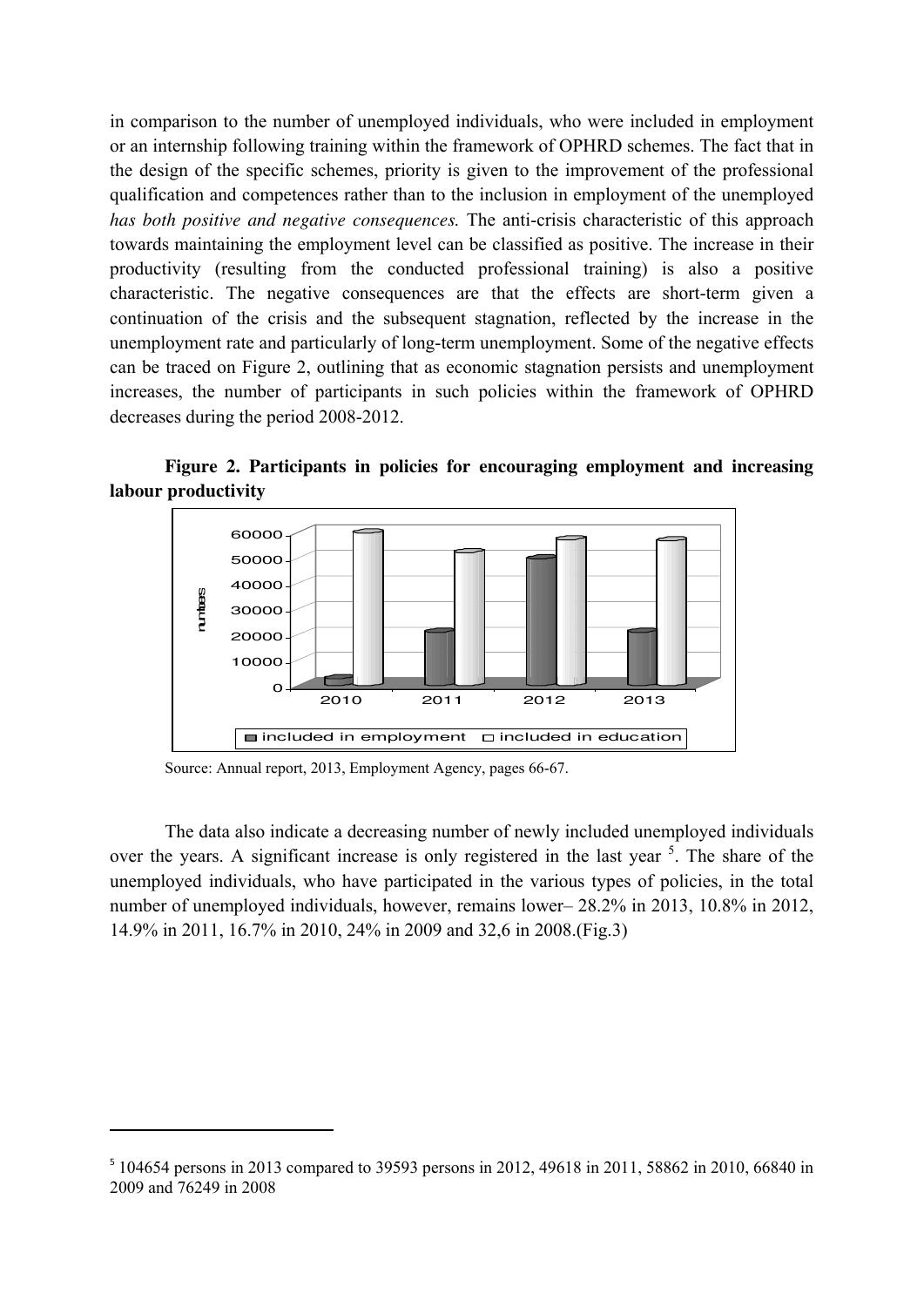



Data from the Employment Agency, annual reports for the respective years

*The limited inclusion of the unemployed in ALMP is not in line with the phase in the economic cycle and the anti-crisis behaviour of the state. In the end of 2008 the international crisis began to manifest in Bulgaria. The crisis is characterized by an increase in unemployment and the interests of the state should logically be focused on preserving jobs and preventing a "boom" in unemployment. This did not happen because of prioritization of strict fiscal restrictions, implemented as a tool for combating the crisis. Fiscal restrictions were implemented in the field of ALMP as well. The financial restrictions in all channels of the economic system caused the loss of jobs, bankruptcies of the small- and medium-sized businesses and naturally limited job opportunities for the unemployed. I.e. excessive fiscal discipline restricted employment policy to a minimal number of participants in employment programs.* 

*The decrease in the number of employed individuals had a positive impact over the productivity of labour; however, this did not occur as a result of a restructuring of employment and of the lines of manufacturing, but rather predominantly as result of the decrease in employment.* 

The fiscal pressure over the labour market is clearly reflected by the dynamic of the expenditures for active labour market policies and the number of the unemployed (Figure 4).





Data from the Annual reports of the Employment Agency for the respective periods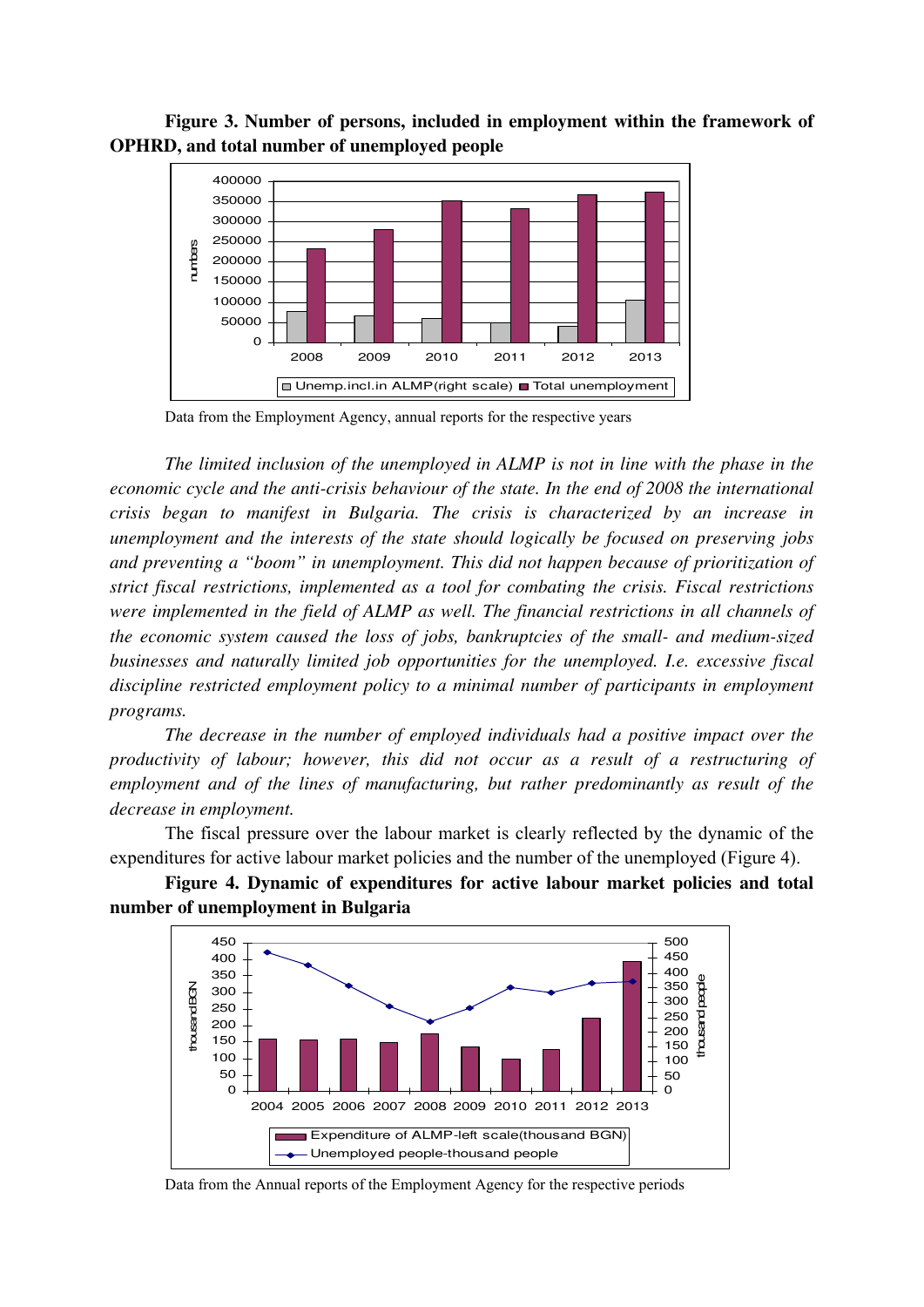During the period 2003-2008 the expenditures decreased, while the unemployment registered insignificant fluctuations. When unemployment increases during the crisis years, the expenditures begin to slowly increase, but they remain lower in comparison to 2003 particularly in midst of the economic crisis and high employment.

*There is yet another contradiction*: the relative share of the unemployed, included in active labour market programs, in the total number of unemployed individuals is higher during periods when the programs are mainly financed from the state budget, while during period of high unemployment and predominant financing from OPHRD this share decreases; One of the explanations here is that training (including training of the employed) is prioritized by the Operational program. Given the existing configuration of the policy, some of the unemployed are in somewhat of a disadvantageous position with regard to the access to active labour market policies. The structure of the schemes, funded by the state budget and ESF, should hence be examined in more depth. For the individuals with low education and motivation, the women and the elderly, passing training and obtaining the respective qualification is problematic, particularly for those, who live in small settlements and have an unequal access to the policies, enlisted in the following table.

**Table 3. Persons from vulnerable groups, included in active policies, financed with resources from ESF**

| Year | Total number | Long-term     | Youngsters up | Persons aged        | Disabled     |
|------|--------------|---------------|---------------|---------------------|--------------|
|      |              | unemployed -  | to the age of | $50 + -\frac{6}{9}$ | persons $\%$ |
|      |              | $\frac{0}{0}$ | $29 - %$      |                     |              |
| 2013 | 172389       | 18,3          | 25,2          | 22,3                | 2,2          |
| 2012 | 179460       | 13,7          | 24,8          | 27,1                |              |
| 2011 | 141740       | 15,2          | 21,0          | 26,8                | 2,7          |

Data from the Annual report 2013, Employment agency, Annex 11

The persons from vulnerable groups, who have participated in the various policies, comprise a mere 5% of all unemployed individuals in 2009, while their share in total unemployment continuously increases – to  $35\%$  in 2010,  $57,5\%$  in 2011,  $72,3\%$  in 2012 and 78,7% in 2013 (see Annual report, Employment agency, page 56). The youngsters, the persons aged 50+ and the long-term unemployed are the main groups, on which the inclusion efforts are focused. *Despite that, the share of these groups in total unemployment remains large, which shows that inclusion in these programs does not provide a lasting solution to the problem.*

 $\triangleright$  Policies for employment and increase in economic activity (Priority axis 1) A series of schemes have been implemented within the framework of this group of policies, such as: "First job", "Increasing employment of youngsters through permanent inclusion on the labour market", "Supporting and promoting employment in sectors with labour shortages", "Creating conditions for an active labour life of persons above the age of 50 and of the long-term unemployed", "Encouraging start-up projects for development of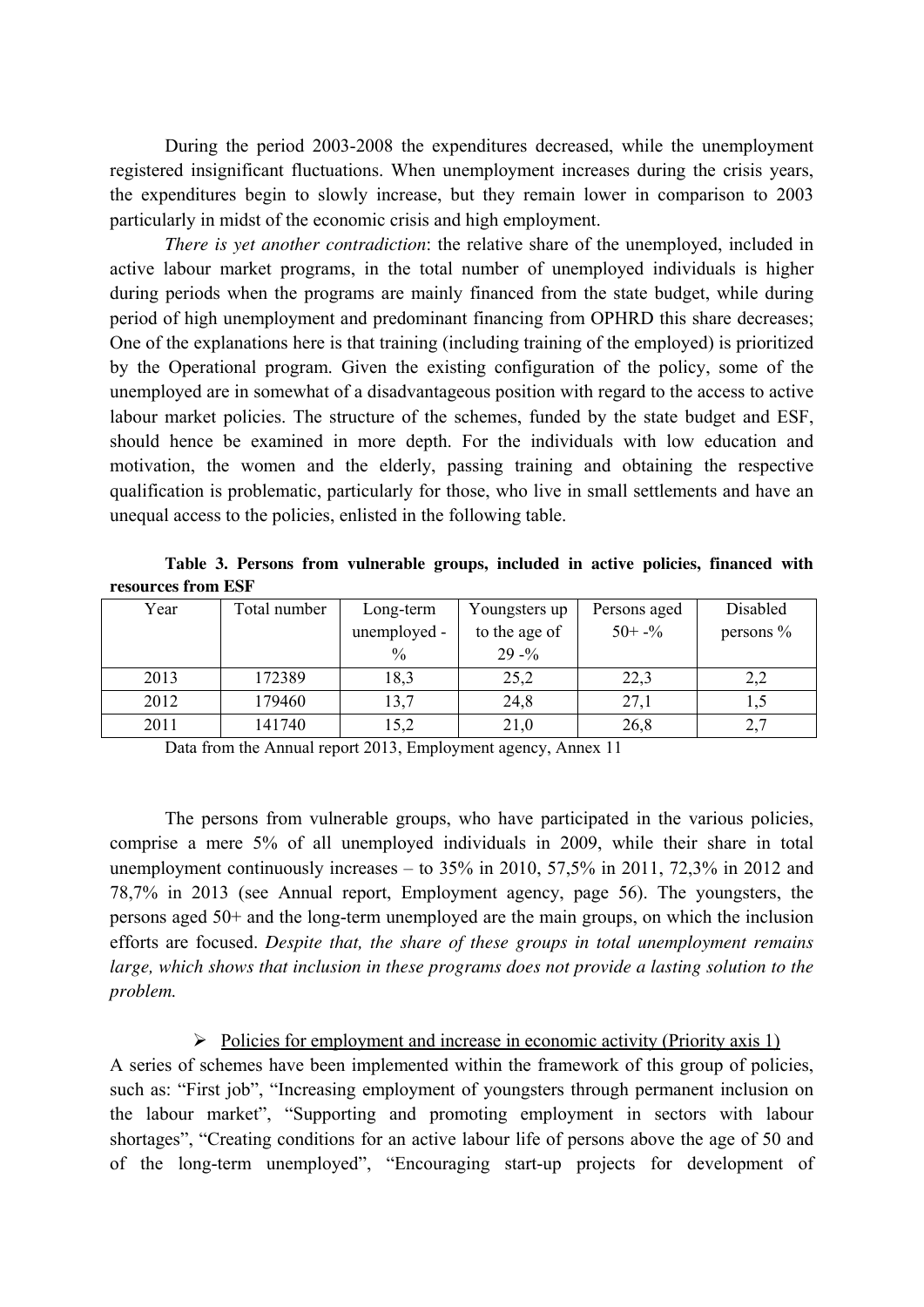entrepreneurship", "Back to work", "Development" and "Creating employment of youngsters through internship opportunities".

*The following should be highlighted as the most significant problems during the implementation of the presented policies:* 

- The assessment of the efficiency of the policy cannot be sufficiently adequate if it is solely based on the current quantitative information about the financial resources and the absolute number of participants in the programs. The increase of the expenditures per unemployed, included in employment or training programs, does not show the effects of the co-financing from ESF on labour force employment inclusion. For example, in 2010, the total number of long-term unemployed, who participated in employment and training schemes within the framework of OPHRD, is 2440, which comprises an insignificant percentage of total long-term unemployment. Does this mean that the policies are ineffective?
- The period of reporting of the resources and the time of inclusion in a given program do not coincide in time, which significantly distorts the perception of the impact of the incurred expenditures. This fact has been explicitly pointed out in the Yearbook for 2010 of the Employment Agency (pages 37-38).
- The multitude of actions should supplement, expand and build on the active and preventive measures on the labour market. But is this really the case? The alternatives to activation and inclusion in employment remain within the scope of the recommended schemes, which offer similar services – registration, consultation, information provision, training, employment.

 $\triangleright$  The policies for increasing productivity through qualification and training of the labour force (Priority axis 2) are the most "large scale" programs from the standpoint of the number of participants. Employed and unemployed persons participate in a variety of forms of training as a means to attain/increase their professional qualification and acquire key competences. In 2013 the greatest number of participants (newly included individuals) took part in the scheme "I can" (41103 persons), followed by scheme "Promoting employment" (15722 persons) and scheme "Qualification and motivation for competitive inclusion on the labour market" (11126 persons). For the other schemes the number of newly included participants ranges from a thousand to two thousand persons, while some schemes have a significantly smaller number of participants – for example the scheme for encouraging entrepreneurship, component "newly established enterprises" has 141 participants and the training component of this scheme – 254 persons. The outcomes of their participation is reflected by the beneficiaries' assessment of the

**Assessments of the beneficiaries** regarding the usefulness of the policies within the framework of programs "I can" and "Qualification services and training for employed persons" of OPHRD (Priority axes 1 and 2)

> • *Satisfaction of the employees, who participate in schemes for improvement or attainment of professional qualification and key competences*

According to the intermediary assessment reports, the interviews conducted as a means to study the effectiveness of the programs indicate that the majority of the schemes receive a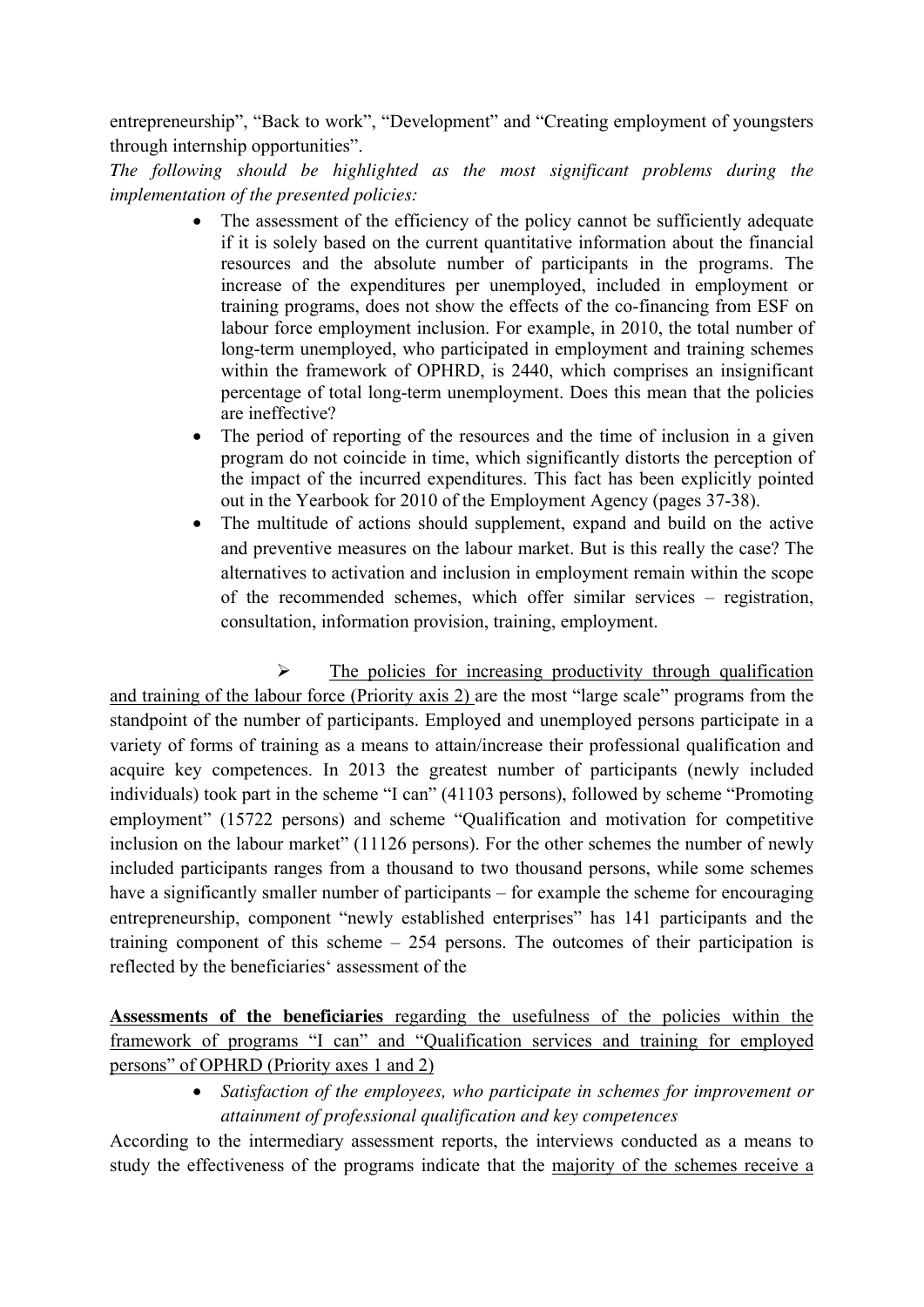positive evaluation; the beneficiaries consider them useful and necessary<sup>6</sup>. A high level of satisfaction has been registered – 58.1% of the respondents, who completed professional qualification courses, are entirely satisfied, while amongst the participants in trainings for the attainment of key competences this percentage is 38.7%. The shares of partially satisfied participants are 29.7% and 22.9%, respectively. This means that share of participants, who are not satisfied by the training is 12.2% for the professional qualification training and 38.4% for the training in key competences.

- There is compliance between the expectations and the actually acquired knowledge (89.7% of the respondents state that the content of the courses meets their expectations; 7.7% state that it partially meets their expectations and 2.6% cannot determine that).
	- *Assessment of the actual impact of the program over the development of labour resources*

- 24% of the participants in qualification courses and attainment of key competences report an improvement of their position at work;

- 46.6% of the participants in training within the framework of scheme "I can" report better level of execution of their professional duties;

- Training has helped 4.2% of the respondents to find a new job;

- For another 2.7% it has resulted in increased pay;

- 21% of the respondents have a negative attitude towards the achieved results; for them the training in professional qualification courses or courses for attainment of general competences has had no impact; for 3.1% it has led to problems at work, while another 18% cannot determine what the impact was.

- It is apparent that the general opinion about the importance of training is predominately positive. However, it should be pointed out that nearly 42% of the participants in program "I can" are not satisfied.

• *Sustainability of the achieved results* 

82.1% of the target group believe that their participation in training within the framework of program "Qualification services and training of employed people" will benefit them in the future, i.e. they will use the acquired knowledge in the future; 62% of the respondents state that the benefits from the training manifest immediately following its completion, while another 33% believe that it is the companies, in which they work, that will benefit<sup>7</sup>.

• *Effects from participation in the programs for the companies* 

The effects from the participation in the programs of the companies are various and include:

- Increase in labour productivity (41.3%);

- Introduction of innovative strategies and models (26.1% of the representatives of the beneficiaries and 38.5% of the representatives of partners);

-

<sup>&</sup>lt;sup>6</sup> Report from a study of the implementation, progress and satisfaction with scheme "I can" of OPHRD, conducted by the Assessment, monitoring and coordination unit to the European funds, international programs and projects directorate at MLSP

<sup>7</sup> Impact assessment, final report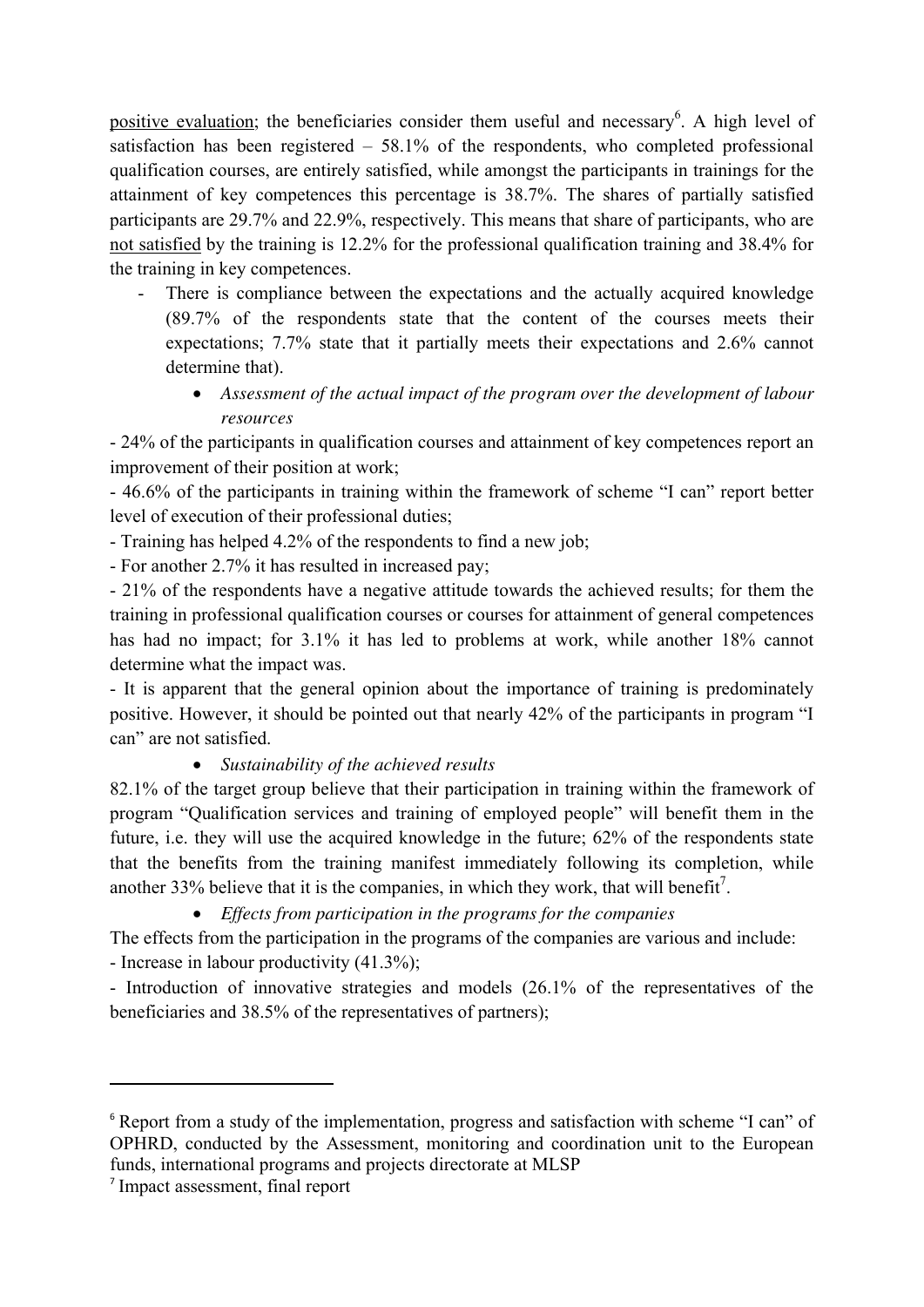- Realization of the need for implementation of modern practices for human resource management through training of the employed; development of cooperation between beneficiaries and partners, and implementation of good practices (54.3% of the representatives of the beneficiaries and 61.5% of the representatives of partners);

- Future successful partnership for training of the employees; improvement of the reputation of the organizations;

- Increased capacity for successful participation and implementation of projects, financed by ESF (84.8% of the representatives of the beneficiaries and 53.8% of the representatives of partners).

# **4. Conclusions**

The following conclusions about the implemented policies may be formulated with regard to their goals and their impact over the development of human resources.

1. Encouraging economic activity and inclusion in employment as well as the increase in the quality of labour resource through training and qualification *constitute policies of primary importance from the standpoint of ensuring qualitative and dynamic economic growth*. Hence, targeting (redirecting) grant funding to the amount EUR 1 031 billion from the ESF, via OPHRD is a sound approach, particularly during a period of economic crisis and limited possibilities for financing from the state budget.

2. The goals, formulated by OPHRD with regard to stimulating economic activity and employment as well as increasing labour productivity are partially achieved, which is due to the strong negative impact of the crisis on the demand for labour. The crisis significantly contributes to a decrease in the efficiency of the implemented policies as well as to the transformation of some of these policies into anti-crisis measures.

3. In addition to the external shocks on the labour market, the efficiency of the implemented policies in the analysed field is impacted by the internal imperfections of the labour market, such as insufficient flexibility, lack of skills and experience with the management of funding from the ESF, lack of sufficient institutional capacity for implementation and assessment of policies.

4. The partial fulfilment of the policy goals is reflected by the fact that employment decreases by 11% during the period 2008-2013 (from 3289,9 to 2931,6 thousand persons for the age group 15+ and from 3211,4 to 2871,5 thousand persons for the age group 20-64), while unemployment increases from 6.5% to 13% (from 228,8 to 411 thousand persons).

5. From the standpoint of the implementation of the policies, education is a priority. In that sense, the resulting effect will be long-term, rather than short-term. For example, during the period 2008-2013, training of employed persons represents 70% of all individuals, encompassed by respective policies (250990 persons out of a total of 360064 persons, which have been included in the analysed schemes).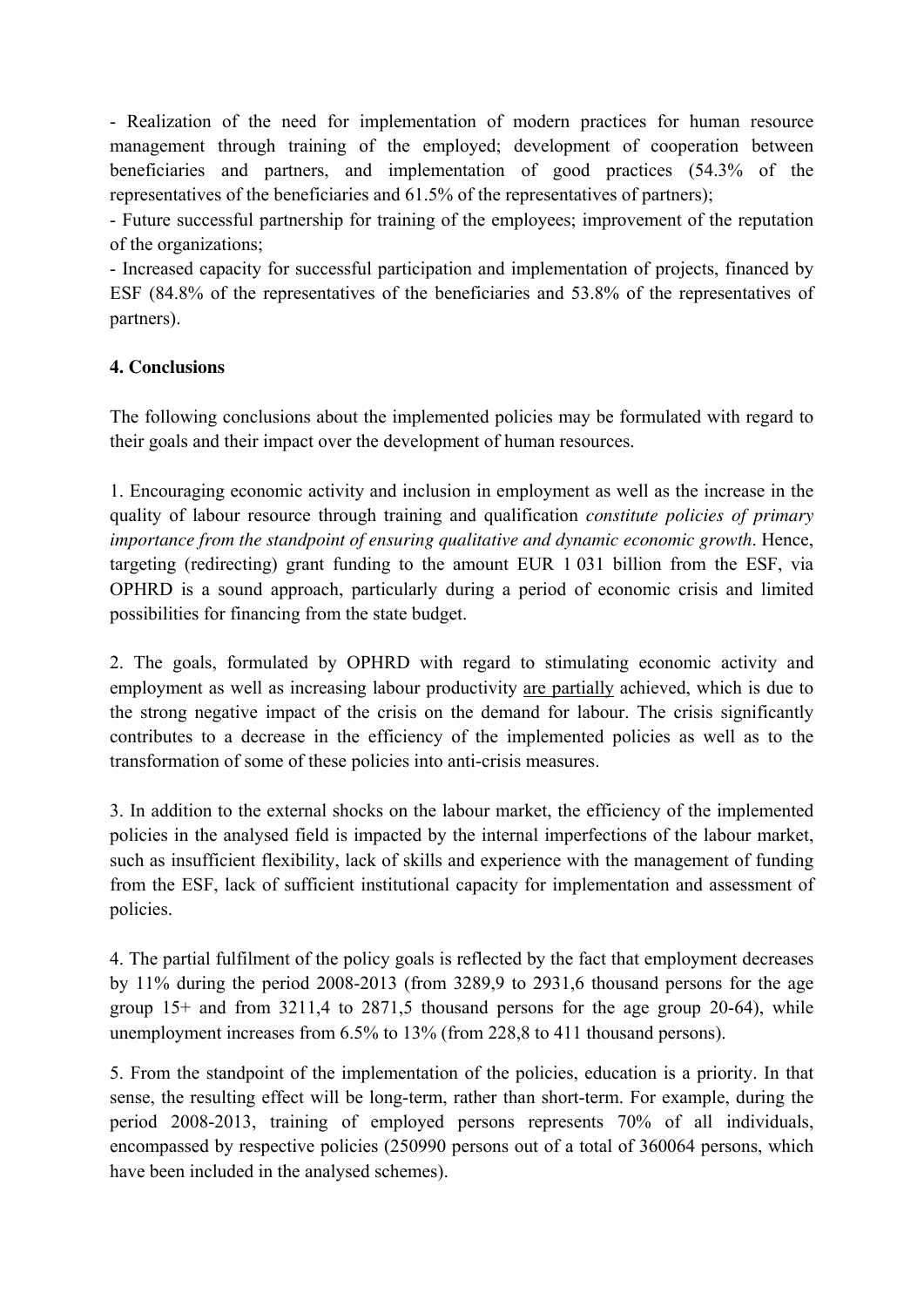6. Encouraging employment and job creation is modestly represented by schemes for the establishment of new enterprises (a total of 141 person), inclusion in employment of youngsters via internships (9166 persons), employment within the framework of scheme "Take life into your own hands" (1123 persons), scheme "Back to work" (3569 persons) and scheme "First job" (2066 persons). It is apparent that such limited inclusion in employment cannot be anticipated to have a significant impact over aggregate employment.

7. The permanence of the created employment remains a subject to intense discussion, despite the specified share of nearly 60% of the participants in the analysed schemes, who are still employed in 2014. It should, however, be pointed out that the aforementioned is only valid for some of the schemes and that many of the persons, who have passed through the programs, once again become unemployed or drop out of the labour market.

8. The elaborated policies can be improved from the standpoint of the design of the programs (the scope of the target group, the professional realization of the participants in the programs) and their implementation (the organization of the process itself, the flexibility of the implemented schemes – for example, through organization of public tenders, signing of contracts, immediate verification of expenditures, etc.). As a whole, the elaborated mechanisms are cumbersome, the procedures are strenuous and the rules are not sustainable, which decreases the amount of interest and degree of trust in these policies. Despite the inclusion of persons from the so-called "vulnerable" groups, such as youngsters, long-term unemployed, persons aged 50+, the unemployment level amongst these marginalized groups has not decreased significantly.

9. Mass participation of the employed in the programs for acquiring and improving their qualification as well as for acquiring particular key competences raises the question whether, and to what extent, the financing of these policies by ESF shifts the responsibility of the employers for maintaining a competitive level of the labour force (a hidden form of subsidy, particularly in the large companies). The participation of the small- and medium-sized business and of sole proprietors in these programs is not equivalent and places these participants in a disadvantaged position.

10. The excessively large number of available training organizations (111 in total) inevitably puts the quality of the education into question. The audit reports formulate numerous recommendations in relation to that and need to be coordinated with OPHRD 2014-2020.

11. The Employment Agency reported about a considerable imbalance in the territorial distribution of professional training. At this stage, the reasons for this imbalance are difficult to discern, since the applications, submitted by candidates, concern specific centres and trainings, i.e. a direct correlation between supply and demand cannot be identified.

The above conclusions leads to some recommendations concerning conducted policies: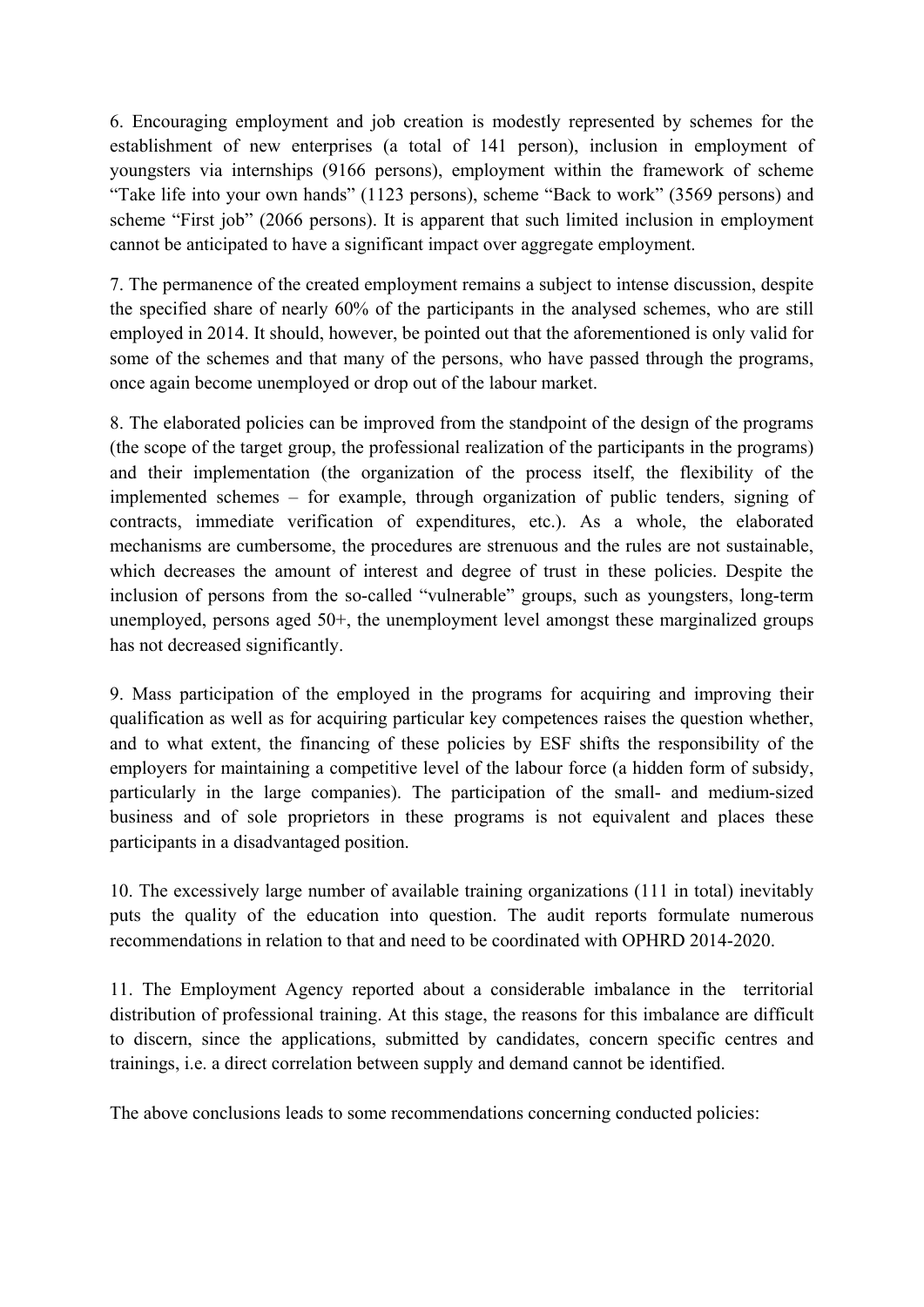- $\checkmark$  Matching of the conducted training with the needs of the labour market, at the very least in the medium-term period, is a necessary condition for achieving efficiency. In crisis conditions and limited labour demand, targeting resources at training of the labour force is a classic anti-crisis measure, which is commonly implemented in developed market economies. Meanwhile, this measure is a prerequisite for the restructuring of the labour force in compliance with the post-crisis development of the economy. In that sense, the successful implementation of this measure requires informational transparency with regard to the priorities of the post-crisis economic development. The absence of such a transparent informational environment attributes an arbitrary characteristic to training, particularly of training aimed at improving the professional qualification.
- $\checkmark$  Employment and training should not be viewed as alternatives, but rather as two aspects of the same process. The expenditures associated with conducting training become economically viable whenever their respective returns generate benefits for society, the company and the individual. Conducing training solely for the purposes of training indicates inefficiencies at all levels.
- $\checkmark$  Extending the responsibilities of the participants in the process (employers, training organization and trainees) with regard to its efficiency, including through monetary liability for non-compliance with the conditions of the program (for example, wilfully dropping out of the course, low quality of the conducted training, failure to ensure employment following completion of the courses, etc.)
- $\checkmark$  Extending the responsibility of the institutions, engaged in the management of programs financed by ESF and the state budget (incl. assumption of personal responsibility) in case of lack of efficiency and effectiveness.

## **REFERENCES**

- 1. Operational Program .Human Resource Development" 2007-2013, http://www.eufunds.bg/bg/
- 2. Operational Program "Human Resource Development" 2014-2020, http://www.eufunds.bg/bg/
- 3. Annual Report on OPHRD progress 2013 , http://www.eufunds.bg/bg/
- 4. Annual Report on OPHRD progress 2012, http://www.eufunds.bg/bg/
- 5. Annual Report on OPHRD progress 2011, http://www.eufunds.bg/bg/
- 6. Annual Report on OPHRD progress 2010, http://www.eufunds.bg/bg/
- 7. Annual Report on OPHRD progress 2009, http://www.eufunds.bg/bg/
- 8. Annual Report on OPHRD progress 2008, http://www.eufunds.bg/bg/
- 9. Annual Report on OPHRD progress 2013 , http://www.eufunds.bg/bg/
- 10. Study on the progress of project BG051PO001-2.1.11 "I can", Summary, http://www.eufunds.bg/bg/
- 11. Final report on achievements of six schemes of OPHRD, Summary, http://www.eufunds.bg/bg/